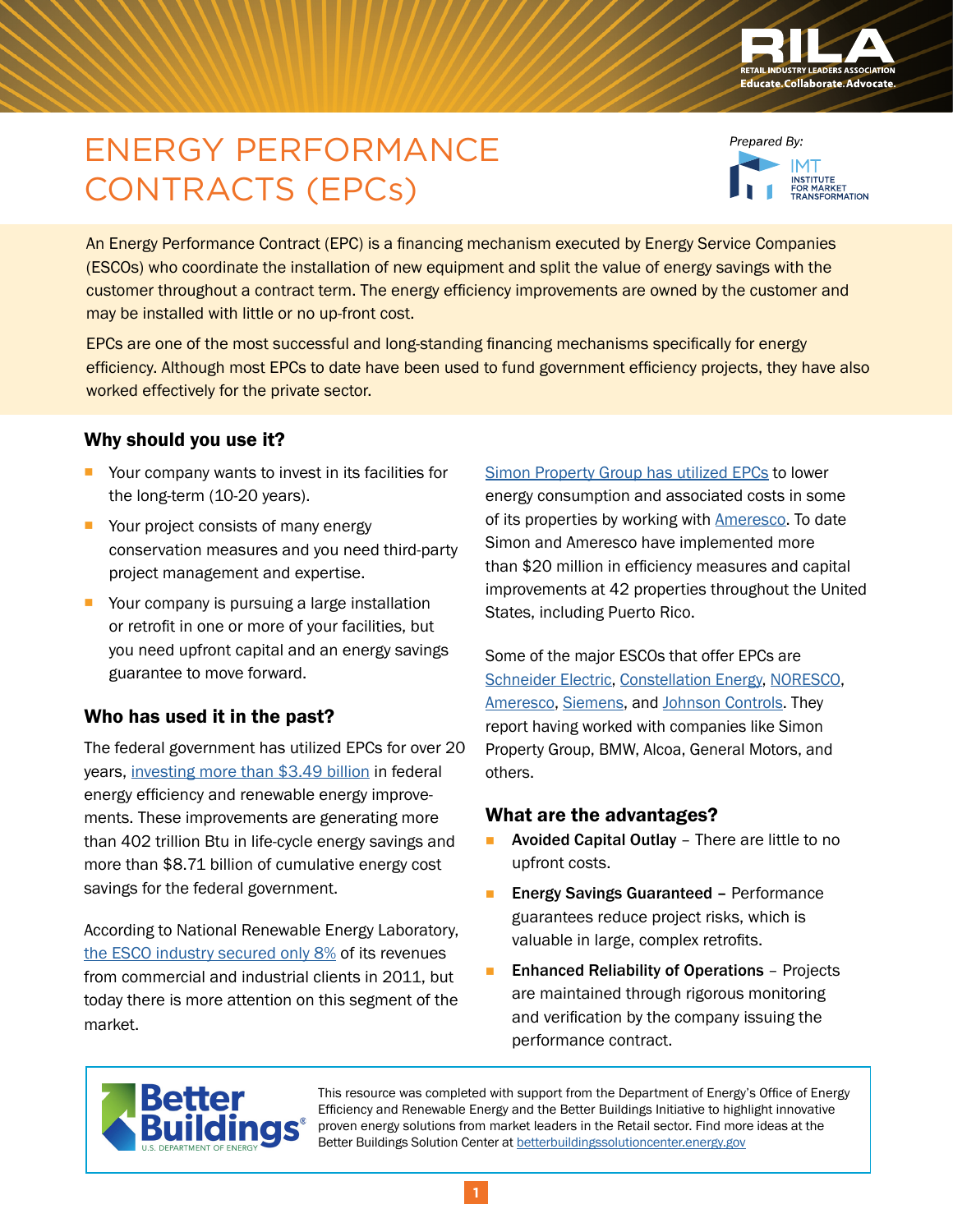

- **Standardized Process** ESCOs have a long history of contracting experience and standardized processes.
- **Flexible & Scalable Financing** Most EPCs use Tax-Exempt Lease-Purchase Agreements, which is an effective alternative to traditional debt financing. It allows organizations to pay for energy upgrades by using money that is already set aside in its annual utility budget. EPCs can also be used for portfolio-wide initiatives.

#### What are the downsides?

- EPCs can have high transaction costs and long negotiation periods (typically over a year).
- **EPCs are not viable in leased spaces unless the lease term matches the contract term (average)** contract term is 17 years).
- **EPCs will most likely be on-balance sheet.**
- Providers tend to look for larger project sizes (\$1 million and above).

#### Who should you talk to next?

- Talk to your internal finance team to learn about the company's history and comfort working with energy service providers.
- Reach out to energy service providers like [Schneider Electric](http://www.schneider-electric.com/solutions/ww/en/sol/25862881-guaranteed-building-performance-and-energy-efficiency-through-energy-performance-contracting-epc) and [Ameresco](http://www.ameresco.com/solution/performance-contracting) to learn more about how an EPC can help you meet your project goals.



## Energy Performance Contract Savings Model